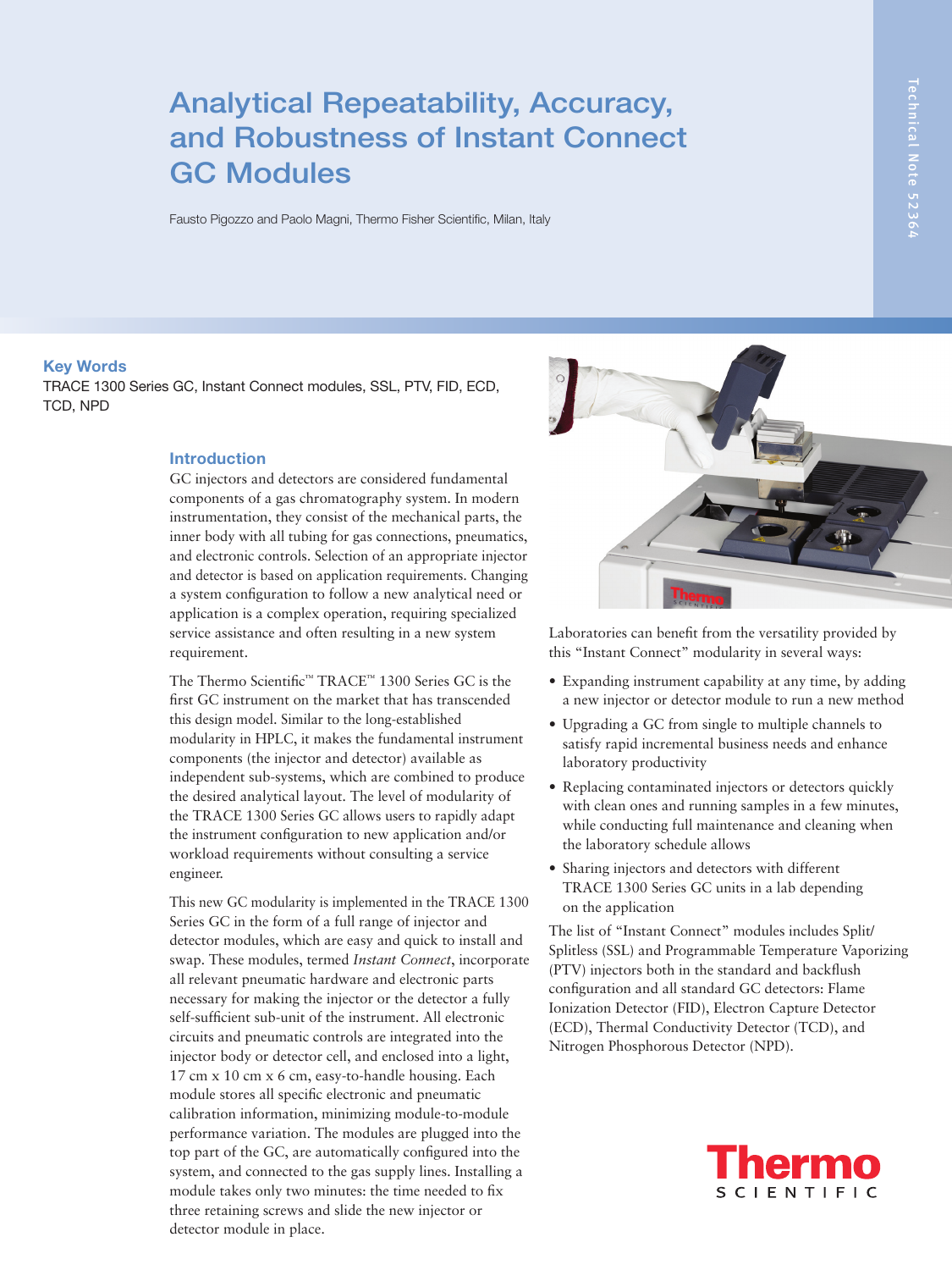2 This technical note describes results obtained from an 3 endurance mechanical test performed on "Instant Connect" modules and typical analytical reproducibility and accuracy provided by the TRACE 1300 Series GC. Analytical reproducibility was also measured after switching modules of the same type in the same application, as might happen when an injector module is replaced with a new one in a routine laboratory to keep a contaminated instrument up and running.

## **Experimental**

A TRACE 1310 GC instrument equipped with various SSL and FID modules was used in all of the experiments, and all "Instant Connect" modules are identified by specific serial numbers for easier tracking in the lab. Four different modules were alternated in these experiments.

A Thermo Scientific TraceGOLD™ column TR-5, 15 m x 0.25 mm id x 0.25 μm, was used in all experiments. Oven temperature was set at 50 °C for 0.5 min and then ramped up to 340 °C at 20 °C/min, with two minutes of isothermal time at the final temperature. A Thermo Scientific Dionex™ Chromeleon™ Chromatography Data System was used for setting all method parameters, data acquisition, and data processing.

The GC was equipped with a Thermo Scientific AS 1310 liquid autosampler. All tests were performed using a synthetic mix of normal alkanes ranging from  $C_{10}$  to  $C_{40}$ in hexane, at a concentration of approximately 10 ppm  $(10 \text{ ng/µL})$  and using helium as carrier gas. A 1 µL aliquot of sample was injected in splitless mode into a standard glass-wool packed tapered liner, while the injector temperature was maintained at 300 °C. Splitless time was 0.8 minutes. The FID detector temperature was set to 350 °C.

Table 1. Instrument configuration SSL S/N 712100036 and FID S/N 712300088. Absolute peak area RSD% far lower than 1%. Recovery, measured as ratio vs  $C_{20}$  average area, at 100% for the whole range of hydrocarbons

### Results and Discussion

## System analytical reproducibility and accuracy

The analytical reproducibility was evaluated using two new "Instant Connect" modules, a SSL injector (module serial number S/N: 712100036) and a FID detector (S/N: 712300088), by injecting the synthetic hydrocarbon mix automatically (ten repetitions). Results in terms of peak area and retention time repeatability are summarized in Tables 1 and 2. No discrimination for both volatile and high boiling compounds was seen. As shown in Table 1 the recovery, calculated using  $C_{20}$  peak area as reference, is close to 100% along the full range of volatility. Absolute peak area relative standard deviation is far below 1% for all hydrocarbons. All injector and detector modules incorporate a new generation of miniaturized gas controls. These integrated electronic devices ensure precise control of the inlet pressure and the flow throughout the column, further contributing to the excellent reproducibility of retention times. As indicated in Table 2, the standard deviation is below a thousandth of a minute. This level of reproducibility is a clear indication of the accurate temperature profile and column flow maintained during the ramp and the precise thermoregulation of the GC oven. Overall results show full recovery of hydrocarbons and excellent data precision.

| SSL 712100036    | nC10    | nC12    | nC14    | nC16    | nC18    | nC <sub>20</sub> | nC <sub>22</sub> | nC <sub>24</sub> | nC <sub>26</sub> | <b>nC28</b> | <b>nC30</b> | nC32    | nC34    | nC36    | nC38    | nC40    |
|------------------|---------|---------|---------|---------|---------|------------------|------------------|------------------|------------------|-------------|-------------|---------|---------|---------|---------|---------|
| / FID 712300088  |         |         |         |         |         |                  |                  |                  |                  |             |             |         |         |         |         |         |
| Injection 1      | 2600304 | 2647767 | 2600941 | 2619188 | 2552750 | 2565809          | 2543886          | 2535687          | 2512699          | 2527008     | 2602759     | 2597807 | 2534441 | 2564855 | 2470270 | 2525384 |
| Injection 2      | 2610605 | 2657856 | 2601653 | 2623404 | 2568557 | 2579380          | 2565938          | 2565679          | 2545232          | 2560614     | 2636265     | 2629734 | 2557462 | 2596729 | 2495209 | 2563483 |
| Injection 3      | 2602666 | 2653832 | 2599714 | 2626029 | 2553641 | 2577265          | 2561577          | 2558672          | 2542703          | 2555406     | 2632496     | 2630095 | 2555743 | 2580475 | 2480864 | 2538819 |
| Injection 4      | 2636572 | 2683702 | 2632897 | 2656448 | 2593709 | 2602685          | 2584957          | 2575384          | 2558834          | 2574920     | 2649582     | 2640082 | 2566623 | 2593858 | 2490053 | 2549873 |
| Injection 5      | 2623737 | 2668679 | 2617130 | 2639475 | 2575209 | 2588255          | 2568857          | 2566489          | 2551218          | 2570336     | 2641759     | 2632243 | 2559472 | 2591033 | 2487269 | 2545848 |
| Injection 6      | 2628675 | 2671731 | 2625320 | 2647746 | 2586155 | 2602674          | 2584119          | 2578956          | 2563433          | 2577945     | 2652932     | 2644762 | 2572449 | 2600568 | 2495549 | 2560371 |
| Injection 7      | 2633245 | 2675436 | 2621623 | 2640507 | 2579749 | 2601553          | 2603546          | 2589030          | 2566470          | 2580193     | 2651340     | 2644782 | 2575086 | 2615870 | 2515378 | 255286  |
| Injection 8      | 2622426 | 2667773 | 2618401 | 2631007 | 2571368 | 2588047          | 2571982          | 2568771          | 2543992          | 2565899     | 2635937     | 2628421 | 2556233 | 2599156 | 2491820 | 2552234 |
| Injection 9      | 2627383 | 2675413 | 2624978 | 2646945 | 2578061 | 2590137          | 2578171          | 2582555          | 2553973          | 2565982     | 2637795     | 2636002 | 2561603 | 2598494 | 2504800 | 2575965 |
| Injection 10     | 2621650 | 2664829 | 2611668 | 2634863 | 2576839 | 2592681          | 2577082          | 2571091          | 2552087          | 2567396     | 2634338     | 2631176 | 2560023 | 2590260 | 2497076 | 2558360 |
| Average (counts) | 2620726 | 2666702 | 2615432 | 2636561 | 2573604 | 2588848          | 2574011          | 2569231          | 2549064          | 2564570     | 2637520     | 2631510 | 2559913 | 2593130 | 2492829 | 2552320 |
| SD               | 12355   | 10941   | 11571   | 11889   | 12894   | 12092            | 15913            | 14767            | 15078            | 15223       | 14298       | 13319   | 11161   | 13430   | 12358   | 13908   |
| RSD %            | 0.47%   | 0.41%   | 0.44%   | 0.45%   | 0.50%   | 0.47%            | 0.62%            | 0.57%            | 0.59%            | 0.59%       | 0.54%       | 0.51%   | 0.44%   | 0.52%   | 0.50%   | 0.54%   |
| Recovery %       | 101%    | 103%    | 101%    | 102%    | 99%     | 100%             | 99%              | 99%              | 98%              | 99%         | 102%        | 102%    | 99%     | 100%    | 96%     | 99%     |





Figure 1. Module-to-module repeatability. Modules store all of their calibration information allowing minimum variation if replaced on a system.

|     | nC38    | nC40    |
|-----|---------|---------|
| 55  | 2470270 | 2525384 |
| 29  | 2495209 | 2563483 |
| 5   | 2480864 | 2538819 |
| i8  | 2490053 | 2549873 |
| ıЗ  | 2487269 | 2545848 |
| 38  | 2495549 | 2560371 |
| O.  | 2515378 | 2552861 |
| 6   | 2491820 | 2552234 |
| 14  | 2504800 | 2575965 |
| δŌ, | 2497076 | 2558360 |
| Ю   | 2492829 | 2552320 |
|     | 12358   | 13908   |
|     | 0.50%   | 0.54%   |
|     | 96%     | 99%     |

#### Module-to-module reproducibility

To simulate a situation where a laboratory needs to quickly replace a module, such as to avoid interrupting instrument throughput for maintenance, the "Instant Connect" SSL injector module (S/N: 712100036) was replaced by a new module (S/N: 712300021). This required cooling and powering down the instrument, disconnecting the column from the original SSL injector module, removing the module and plugging in the new one, connecting the column, and powering up the TRACE 1310 GC again. Electronic gas control permits an automated leak check to be performed to guarantee that no artifacts are introduced by this manual operation. The reduced thermal mass GC design allows a quick recovery of injection-ready conditions after instrument power-up. As a result, the GC was ready to resume analytical injections again in only nine minutes after it was originally powered down. A blank GC cycle was programmed before injecting samples again, which is good practice to ensure the entire flow path was not affected by air introduced during module replacement.

An automated sequence of 10 injections was performed immediately after the module replacement along with collecting data. The instrument was then stopped again, and the FID detector module (S/N: 712300088) was replaced by a new one (S/N: 712300126). After a blank run, another sequence of 10 injections completed the experiments. Tables 3 and 4 and Figure 1 summarize the repeatability results for the three different instrument configurations. Variations in peak area measured as a delta of the average counts are in the range of a few percentages when changing either the injector or the FID detector. Such a variation, for many applications, is well below the required limit of a system suitability check, eliminating the need to recalibrate the GC system as a whole. The retention time variations are in the range of a few hundredths of a minute or even less with no impact on component retention time.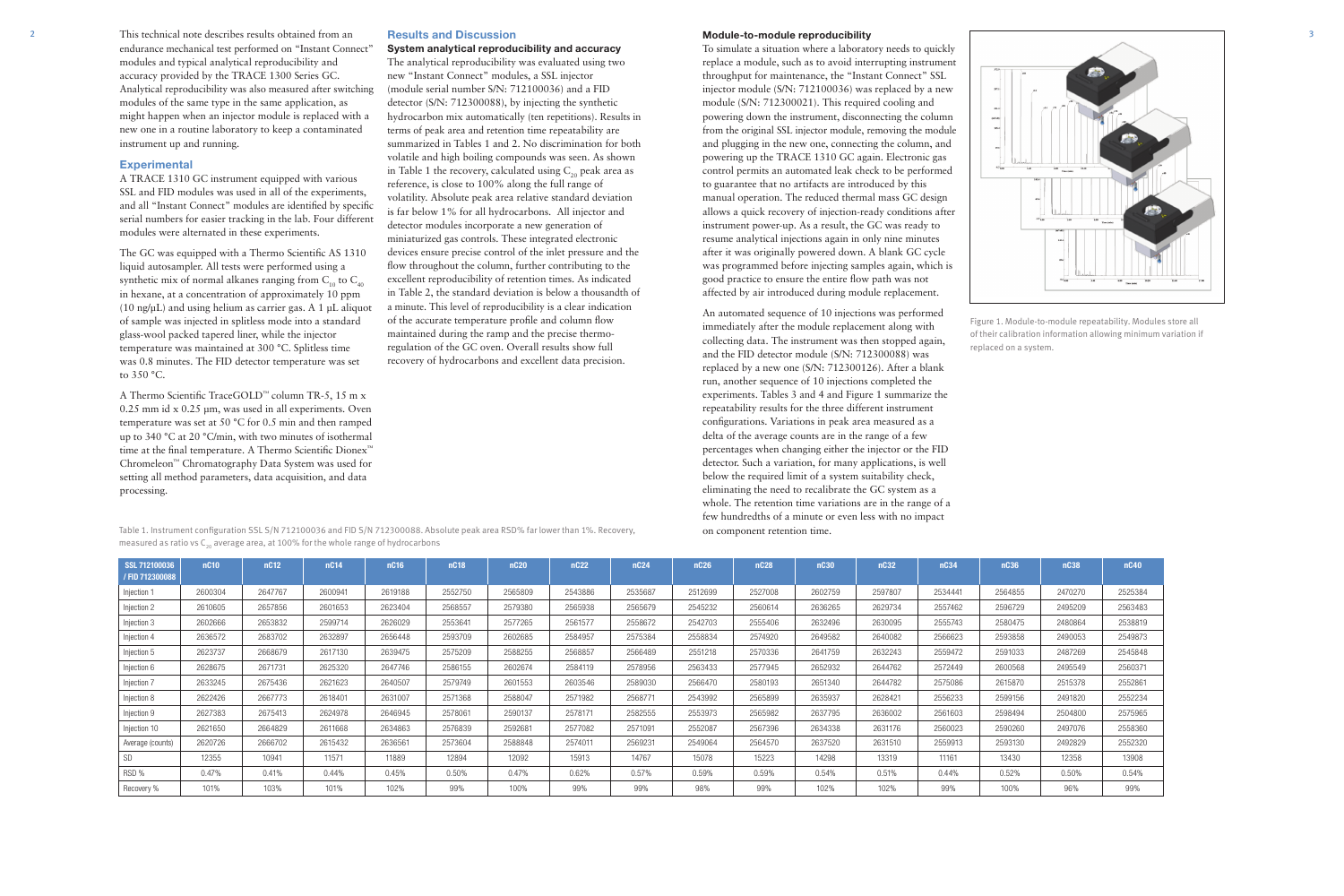| Original instrument configuration SSL s/n 712100036 and FID s/n 712300088 |         |         |         |        |         |         |                  |                  |                  |         |         |         |         |         |             |         |
|---------------------------------------------------------------------------|---------|---------|---------|--------|---------|---------|------------------|------------------|------------------|---------|---------|---------|---------|---------|-------------|---------|
|                                                                           | nC10    | nC12    | nC14    | nC16   | nC18    | 1C20    | nC <sub>22</sub> | nC <sub>24</sub> | nC <sub>26</sub> | nC28    | nC30    | nC32    | nC34    | nC36    | <b>nC38</b> | nC40    |
| Average (counts)                                                          | 2620726 | 2666702 | 2615432 | 263656 | 2573604 | 2588848 | 2574011          | 2569231          | 2549064          | 2564570 | 2637520 | 2631510 | 2559913 | 2593130 | 2492829     | 2552320 |
|                                                                           | 12355   | 10941   | 11571   | 11889  | 12894   | 12092   | 15913            | 14767            | 15078            | 15223   | 14298   | 13319   | 11161   | 13430   | 12358       | 13908   |
| RSD %                                                                     | 0.47%   | 0.41%   | 0.44%   | 0.45%  | 0.50%   | 0.47%   | 0.62%            | 0.57%            | 0.59%            | 0.59%   | 0.54%   | 0.51%   | 0.44%   | 0.52%   | 0.50%       | 0.54%   |

| Change of SSL module - Instrument configuration SSL 712300021 / FID 712300088 |         |         |         |         |         |         |         |         |         |         |         |         |         |         |         |         |
|-------------------------------------------------------------------------------|---------|---------|---------|---------|---------|---------|---------|---------|---------|---------|---------|---------|---------|---------|---------|---------|
| Average (counts)                                                              | 2705439 | 2722254 | 2654680 | 2680682 | 2615418 | 2647035 | 2626550 | 2624551 | 2604909 | 2618663 | 2699958 | 2707570 | 2658013 | 2713142 | 2598635 | 2604178 |
| SD                                                                            | 8276    | 7559    | 8759    | 9119    | 1059    | 11146   | 12635   | 14822   | 13711   | 16916   | 16529   | 17096   | 12977   | 10030   | 12448   | 10215   |
| RSD %                                                                         | 0.31%   | 0.28%   | 0.33%   | 0.34%   | 0.42%   | 0.42%   | 0.48%   | 0.56%   | 0.53%   | 0.65%   | 0.61%   | 0.63%   | 0.49%   | 0.37%   | 0.48%   | 0.39%   |
| Variation %                                                                   | $-3.2%$ | $-2.1%$ | $-1.5%$ | $-1.7%$ | $-1.6%$ | $-2.2%$ | $-2.0%$ | $-2.2%$ | $-2.2%$ | $-2.1%$ | $-2.4%$ | $-2.9%$ | $-3.8%$ | $-4.6%$ | $-4.2%$ | $-2.0%$ |

| Change of FID module - Instrument configuration SSL 712300021 / FID 712300126 |                                                                                                                                                                              |         |         |         |         |         |         |         |       |         |         |         |         |         |         |         |
|-------------------------------------------------------------------------------|------------------------------------------------------------------------------------------------------------------------------------------------------------------------------|---------|---------|---------|---------|---------|---------|---------|-------|---------|---------|---------|---------|---------|---------|---------|
| Average (counts)                                                              | 2666225<br>2668020<br>2665081<br>2705697<br>2699389<br>2678126<br>2670723<br>2703327<br>2653118<br>2745907<br>2757795<br>2763143<br>2728377<br>2649792<br>2752208<br>2777431 |         |         |         |         |         |         |         |       |         |         |         |         |         |         |         |
| <b>SD</b>                                                                     | 13455                                                                                                                                                                        | 15147   | 15120   | 11600   | 15162   | 14201   | 15885   | 15954   | 14781 | 15601   | 11514   | 14864   | 10635   | 13223   | 15755   | 11218   |
| RSD %                                                                         | 0.49%                                                                                                                                                                        | 0.55%   | 0.56%   | 0.43%   | 0.57%   | 0.53%   | 0.59%   | 0.60%   | 0.56% | 0.59%   | 0.42%   | 0.54%   | 0.39%   | 0.48%   | 0.59%   | 0.42%   |
| Variation %                                                                   | $-1.7%$                                                                                                                                                                      | $-2.0%$ | $-1.9%$ | $-1.8%$ | $-2.0%$ | $-2.0%$ | $-2.0%$ | $-1.8%$ | 1.7%  | $-1.8%$ | $-1.7%$ | $-1.9%$ | $-1.7%$ | $-1.8%$ | $-2.1%$ | $-2.4%$ |

Table 3. Variation in peak area as effect of module swap. All variations are in the range of few % changing either the inlet or the FID detector

| Original instrument configuration SSL s/n 712100036 and FID s/n 712300088 |         |        |        |                  |        |        |        |                  |        |             |        |        |        |        |             |        |
|---------------------------------------------------------------------------|---------|--------|--------|------------------|--------|--------|--------|------------------|--------|-------------|--------|--------|--------|--------|-------------|--------|
|                                                                           | $n$ C10 | nC12   | nC14   | nC <sub>16</sub> | nC18   | nC20   | nC22   | nC <sub>24</sub> | nC26   | <b>nC28</b> | nC30   | nC32   | nC34   | nC36   | <b>nC38</b> | nC40   |
| Average (minutes)                                                         | 2.562   | 3.934  | 5.252  | 6.445            | 7.525  | 8.507  | 9.408  | 10.236           | 11.004 | 11.717      | 12.385 | 13.009 | 13.598 | 14.153 | 14.680      | 15.190 |
| <b>SD</b>                                                                 | 0.0005  | 0.0009 | 0.0009 | 0.0008           | J.0007 | 0.0012 | 0.0007 | 0.0012           | 0.0012 | 0.0011      | 0.0005 | 0.0012 | 0.0011 | 0.0012 | 0.0013      | 0.0010 |
| RSD %                                                                     | 0.02%   | 0.02%  | 0.02%  | 0.01%            | 0.01%  | 0.01%  | 0.01%  | 0.01%            | 0.01%  | 0.01%       | 0.00%  | 0.01%  | 0.01%  | 0.01%  | 0.01%       | 0.01%  |

| Change of SSL module - Instrument configuration SSL 712300021 / FID 712300088 |         |         |         |        |        |        |        |        |        |        |        |        |        |        |        |        |
|-------------------------------------------------------------------------------|---------|---------|---------|--------|--------|--------|--------|--------|--------|--------|--------|--------|--------|--------|--------|--------|
| Average (minutes)                                                             | 2.566   | 3.938   | 5.255   | 6.448  | 7.527  | 8.509  | 9.410  | 10.238 | 11.005 | 11.719 | 12.386 | 13.011 | 13.599 | 14.154 | 14.679 | 15.188 |
| SD                                                                            | 0.0006  | 0.0012  | 0.0007  | 0.0004 | 0.0009 | 0.0007 | 0.0007 | 0.0014 | 0.0007 | 0.0015 | 0.0009 | 0.0015 | 0.0009 | 0.0014 | 0.0015 | 0.0014 |
| RSD %                                                                         | 0.02%   | 0.03%   | 0.01%   | 0.01%  | 0.01%  | 0.01%  | 0.01%  | 0.01%  | 0.01%  | 0.01%  | 0.01%  | 0.01%  | 0.01%  | 0.01%  | 0.01%  | 0.01%  |
| Variation %                                                                   | $-0.2%$ | $-0.1%$ | $-0.1%$ | 0.0%   | 0.0%   | 0.0%   | 0.0%   | 0.0%   | 0.0%   | 0.0%   | 0.0%   | 0.0%   | 0.0%   | 0.0%   | 0.0%   | 0.0%   |

| Change of FID module - Instrument configuration SSL 712300021 / FID 712300126 |        |        |        |        |        |        |        |        |        |        |        |        |        |        |        |        |
|-------------------------------------------------------------------------------|--------|--------|--------|--------|--------|--------|--------|--------|--------|--------|--------|--------|--------|--------|--------|--------|
| Average (minutes)                                                             | 2.563  | 3.935  | 5.254  | 6.446  | 7.525  | 8.508  | 9.408  | 10.237 | 11.004 | 11.718 | 12.384 | 13.011 | 13.598 | 14.154 | 14.679 | 15.186 |
| <b>SD</b>                                                                     | 0.0007 | 0.0007 | 0.0010 | 0.0007 | 0.0014 | 0.0008 | 0.0009 | 0.0014 | 0.0010 | 0.0009 | 0.0009 | 0.0010 | 0.0018 | 0.0007 | 0.0014 | 0.0019 |
| RSD %                                                                         | 0.03%  | 0.02%  | 0.02%  | 0.01%  | 0.02%  | 0.01%  | 0.01%  | 0.01%  | 0.01%  | 0.01%  | 0.01%  | 0.01%  | 0.01%  | 0.01%  | 0.01%  | 0.01%  |
| Variation %                                                                   | 0.1%   | 0.1%   | 0.0%   | 0.0%   | 0.0%   | 0.0%   | 0.0%   | 0.0%   | 0.0%   | 0.0%   | 0.0%   | 0.0%   | 0.0%   | 0.0%   | 0.0%   | 0.0%   |

Table 4. Variation in retention time as effect of module swap. All variations are in the range of 1/100 of a minute or less, changing either the inlet or the FID detector

|                   | nC <sub>10</sub> | nC12   | nC14   | nC16   | nC <sub>18</sub> | <b>nC20</b> | <b>nC22</b> | nC <sub>24</sub> | <b>nC26</b> | nC28   | nC30     | nC32   | nC34   | nC36   | nC38   | nC40   |
|-------------------|------------------|--------|--------|--------|------------------|-------------|-------------|------------------|-------------|--------|----------|--------|--------|--------|--------|--------|
| Injection 1       | 2.562            | 3.935  | 5.253  | 6.445  | 7.525            | 8.506       | 9.408       | 10.237           | 11.005      | 11.717 | 12.385   | 13.010 | 13.598 | 14.153 | 14.680 | 15.190 |
| Injection 2       | 2.562            | 3.933  | 5.252  | 6.445  | 7.525            | 8.508       | 9.408       | 10.237           | 11.005      | 11.718 | 12.385   | 13.010 | 13.598 | 14.153 | 14.678 | 15.188 |
| Injection 3       | 2.562            | 3.933  | 5.252  | 6.445  | 7.523            | 8.505       | 9.407       | 10.233           | 11.003      | 11.715 | 12.383   | 13.007 | 13.597 | 14.152 | 14.680 | 15.189 |
| Injection 4       | 2.562            | 3.935  | 5.253  | 6.445  | 7.525            | 8.508       | 9.408       | 10.237           | 11.005      | 11.718 | 12.385   | 13.008 | 13.598 | 14.152 | 14.678 | 15.188 |
| Injection 5       | 2.562            | 3.933  | 5.252  | 6.445  | 7.525            | 8.508       | 9.408       | 10.237           | 11.003      | 11.717 | 12.385   | 13.010 | 13.600 | 14.154 | 14.678 | 15.191 |
| Injection 6       | 2.562            | 3.933  | 5.252  | 6.445  | 7.525            | 8.508       | 9.408       | 10.237           | 11.005      | 11.717 | 12.385   | 13.010 | 13.598 | 14.153 | 14.680 | 15.189 |
| Injection 7       | 2.562            | 3.933  | 5.252  | 6.447  | 7.525            | 8.507       | 9.407       | 10.237           | 11.003      | 11.718 | 12.385   | 13.008 | 13.597 | 14.153 | 14.681 | 15.190 |
| Injection 8       | 2.562            | 3.933  | 5.252  | 6.445  | 7.525            | 8.507       | 9.408       | 10.235           | 11.003      | 11.717 | 12.385   | 13.008 | 13.598 | 14.150 | 14.680 | 15.190 |
| Injection 9       | 2.560            | 3.932  | 5.250  | 6.443  | 7.523            | 8.506       | 9.408       | 10.235           | 11.002      | 11.717 | 12.385   | 13.008 | 13.597 | 14.153 | 14.682 | 15.191 |
| Injection 10      | 2.562            | 3.933  | 5.252  | 6.445  | 7.525            | 8.508       | 9.408       | 10.237           | 11.005      | 11.718 | 12.385   | 13.010 | 13.597 | 14.152 | 14.682 | 15.188 |
| Average (minutes) | 2.562            | 3.934  | 5.252  | 6.445  | 7.525            | 8.507       | 9.408       | 10.236           | 11.004      | 11.717 | 12.385   | 13.009 | 13.598 | 14.153 | 14.680 | 15.190 |
| SD                | 0.0005           | 0.0009 | 0.0009 | 0.0008 | 0.0007           | 0.0012      | 0.0007      | 0.0012           | 0.0012      | 0.0011 | 0.0005   | 0.0012 | 0.0011 | 0.0012 | 0.0013 | 0.0010 |
| RSD %             | 0.02%            | 0.02%  | 0.02%  | 0.01%  | 0.01%            | 0.01%       | 0.01%       | 0.01%            | 0.01%       | 0.01%  | $0.00\%$ | 0.01%  | 0.01%  | 0.01%  | 0.01%  | 0.01%  |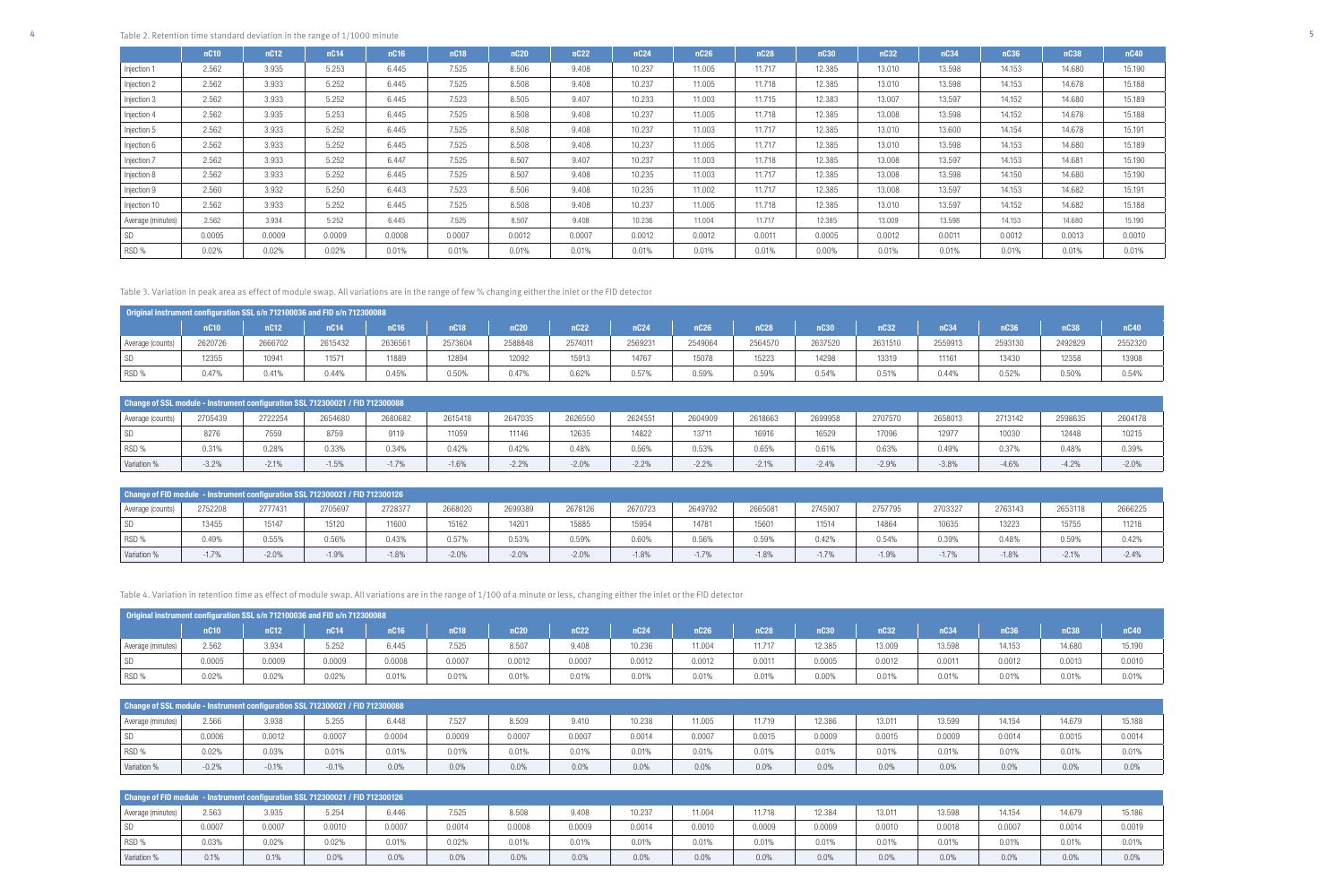## 6 Injector module endurance test

Module robustness was tested mechanically by having ten different operators repeatedly insert and remove the module. The operators had widely varied skills and knowledge, with some subjects having no prior GC experience. Two operators were from the shipping department, and two worked in order processing. Two had limited GC knowledge and were the Quality Manager and Product Manager of a different product line. Finally, two engineers and two GC scientists that also presided over all of the tests participated. The module subjected to the test was the "Instant Connect" SSL injector (S/N: 712300021), and the sequence applied by each operator included powering off the GC, removing the module, inserting the module, and powering up the GC until it reached stand-by condition. The total average test sequence time was six minutes. Each operator repeated this cycle ten times.

After each operator finished his or her cycle, the column was connected again to the SSL injector and FID detector, followed by a double blank run. Ten automated injections of the hydrocarbon mix completed the test. Tables 5 and 6 include the results of the last two runs performed before starting the ruggedness test and the two initial runs of the new sequence. It is useful to note that the new sequence was started the day after the last sequence of injections was recorded. The variations of both absolute peak areas and retention times indicate the module performed perfectly without requiring any maintenance.

|                                | nC10     | nC12     | nC14     | nC16     | nC <sub>18</sub> | nC20    | <b>nC22</b> | <b>nC24</b> | <b>nC26</b> | nC28    | <b>nC30</b> | nC32    | nC34    | nC36    | nC38     | <b>nC40</b> |
|--------------------------------|----------|----------|----------|----------|------------------|---------|-------------|-------------|-------------|---------|-------------|---------|---------|---------|----------|-------------|
| Injection 9 before<br>IC swap  | 2754987  | 2779540  | 2709468  | 2720590  | 2662466          | 2694642 | 2671418     | 2666034     | 2640542     | 2660383 | 2748956     | 2756412 | 2705301 | 2768808 | 2658421  | 2670870     |
| Injection 10 before<br>IC swap | 2751265  | 2775027  | 2708032  | 2732281  | 2677453          | 2705799 | 2688053     | 2684329     | 2667261     | 2684684 | 2755387     | 2771243 | 2709754 | 2772642 | 2651536  | 2665536     |
|                                |          |          |          |          |                  |         |             |             |             |         |             |         |         |         |          |             |
| Injection 1 after<br>IC swap   | 2767372  | 2791927  | 2719553  | 2738439  | 2664499          | 2693367 | 2672357     | 2657758     | 2643338     | 2655810 | 2738028     | 2745997 | 2704789 | 2768416 | 2664390  | 2670998     |
| Injection 2 after<br>IC swap   | 2756768  | 2787601  | 2711585  | 2738364  | 2687682          | 2720242 | 2699762     | 2690563     | 2663741     | 2677520 | 2756966     | 2774421 | 2711745 | 2765971 | 2664631  | 2676359     |
|                                |          |          |          |          |                  |         |             |             |             |         |             |         |         |         |          |             |
| Variation                      | $-0.59%$ | $-0.61%$ | $-0.43%$ | $-0.23%$ | 0.48%            | 0.46%   | 0.58%       | 0.99%       | 0.90%       | 1.08%   | 0.63%       | 0.91%   | 0.18%   | 0.15%   | $-0.48%$ | $-0.20%$    |

## Table 5. Variation in peak area before and after 100 times module replacement cycle

|                                | nC10     | nC12     | nC14  | nC16     | <b>nC18</b> | nC20  | nC22     | nC <sub>24</sub> | nC26   | <b>nC28</b> | nC30     | nC32   | nC34     | nC36     | nC38     | nC40   |
|--------------------------------|----------|----------|-------|----------|-------------|-------|----------|------------------|--------|-------------|----------|--------|----------|----------|----------|--------|
| Injection 9 before<br>IC swap  | 2.562    | 3.935    | 5.253 | 6.447    | 7.525       | 8.507 | 9.408    | 10.235           | 11.003 | 11.717      | 12.383   | 13.010 | 13.598   | 14.153   | 14.678   | 15.185 |
| Injection 10 before<br>IC swap | 2.563    | 3.933    | 5.255 | 6.445    | 7.523       | 8.508 | 9.407    | 10.237           | 11.005 | 11.717      | 12.383   | 13.012 | 13.595   | 14.154   | 14.677   | 15.185 |
|                                |          |          |       |          |             |       |          |                  |        |             |          |        |          |          |          |        |
| Injection 1 after<br>IC swap   | 2.563    | 3.935    | 5.253 | 6.447    | 7.525       | 8.507 | 9.408    | 10.238           | 11.003 | 11.718      | 12.385   | 13.010 | 13.598   | 14.153   | 14.678   | 15.183 |
| Injection 2 after<br>IC swap   | 2.563    | 3.935    | 5.253 | 6.447    | 7.523       | 8.508 | 9.407    | 10.237           | 11.003 | 11.718      | 12.385   | 13.012 | 13.600   | 14.155   | 14.680   | 15.187 |
|                                |          |          |       |          |             |       |          |                  |        |             |          |        |          |          |          |        |
| Variation                      | $-0.03%$ | $-0.04%$ | 0.04% | $-0.03%$ | $-0.02%$    | 0.01% | $-0.02%$ | $-0.02%$         | 0.02%  | $-0.01%$    | $-0.01%$ | 0.02%  | $-0.02%$ | $0.00\%$ | $-0.01%$ | 0.01%  |

Table 6. Variation in retention time before and after 100 times module replacement cycle